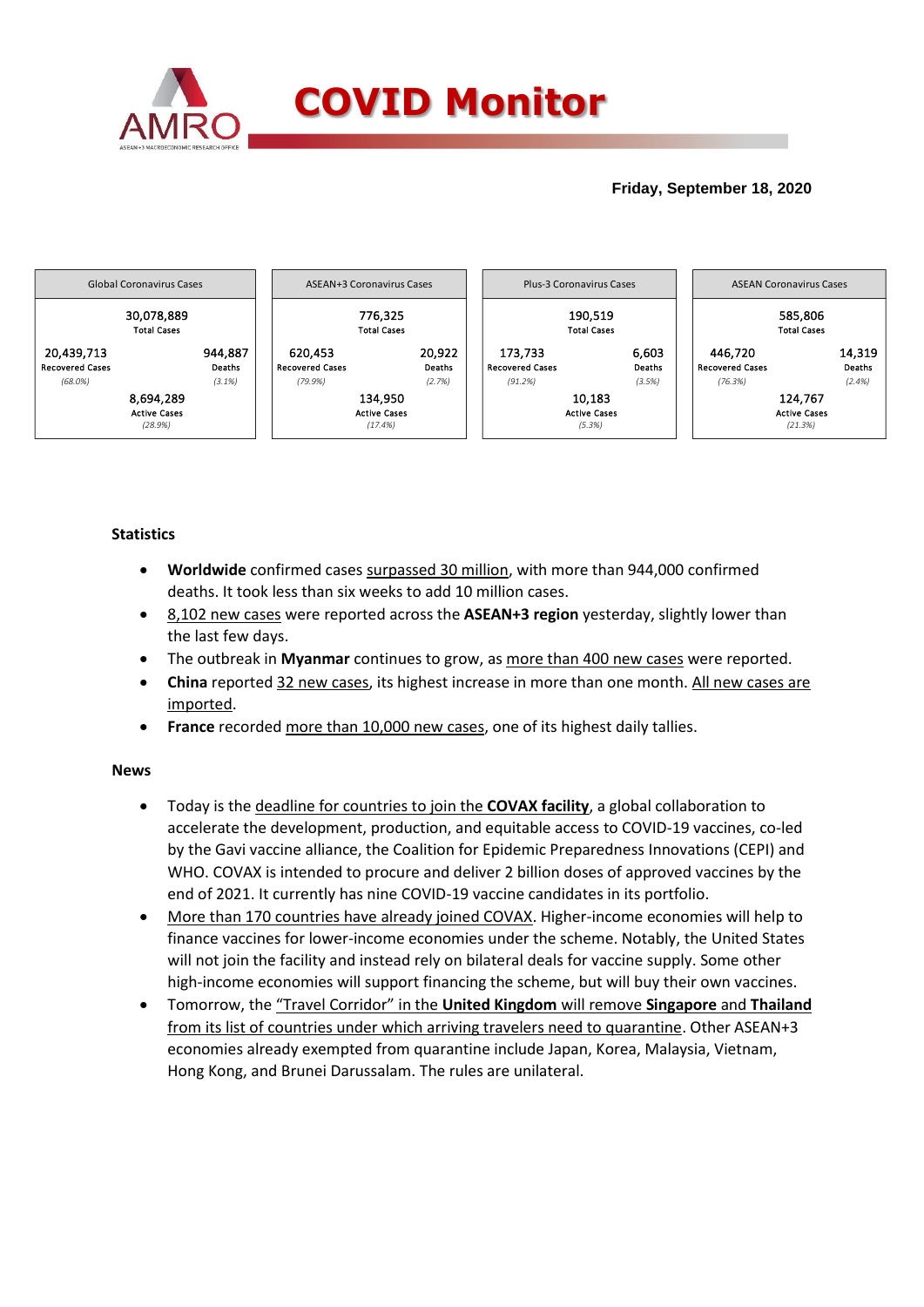

## Overview of Confirmed COVID-19 Cases

Data as of 17/9/2020

| <b>Economy</b>       | <b>Total</b> | Cases per 1M   | <b>New</b>            | <b>New Cases per</b> | <b>New Cases</b>   | <b>ANew</b>    | ∆% New | <b>Total</b>   | <b>New</b>              | <b>Fatality</b> | <b>Total</b> | <b>Recovery</b> | <b>Active</b> |
|----------------------|--------------|----------------|-----------------------|----------------------|--------------------|----------------|--------|----------------|-------------------------|-----------------|--------------|-----------------|---------------|
|                      | Cases        | Population     | Cases                 | 1M Pop.              | $(7$ -day avg) $1$ | Cases          | Cases  | <b>Deaths</b>  | <b>Deaths</b>           | Rate (%)        | Recovered    | Rate $(%)2$     | Cases         |
| Global               | 30,078,889   |                | 314,834               |                      |                    | 122,112        | $1.1$  | 944,887        | 5,414                   | 3.1             | 20,439,713   | 68.0            | 8,694,289     |
| ASEAN+3              | 776,325      |                | 8,102                 |                      |                    | $-456$         | $1.1$  | 20,922         | 204                     | 2.7             | 620,453      | 79.9            | 134,950       |
| Plus-3               | 190,519      |                | 658                   |                      |                    | $-64$          | 0.3    | 6,603          | 14                      | 3.5             | 173,733      | 91.2            | 10,183        |
| ASEAN                | 585,806      |                | 7,444                 |                      |                    | -392           | 1.3    | 14,319         | 190                     | 2.4             | 446,720      | 76.3            | 124,767       |
| China                | 85,255       | 61             | 32                    | 0.0                  |                    | 23             | 0.0    | 4,634          | $\mathbf 0$             | 5.4             | 80,453       | 94.4            | 168           |
| Hong Kong, China     | 4,993        | 654            | 9                     | 1.2                  |                    | $\mathbf 0$    | 0.2    | 102            | $\mathbf 0$             | 2.0             | 4,682        | 93.8            | 209           |
| Japan                | 77,488       | 616            | 491                   | 3.9                  |                    | $-60$          | 0.6    | 1,490          | 9                       | 1.9             | 68,827       | 88.8            | 7,171         |
| Korea                | 22,783       | 438            | 126                   | 2.4                  |                    | $-27$          | 0.6    | 377            | 5                       | 1.7             | 19,771       | 86.8            | 2,635         |
|                      |              |                |                       |                      |                    |                |        |                |                         |                 |              |                 |               |
| Indonesia            | 232,628      | 862            | 3,635                 | 13.5                 |                    | $-328$         | 1.6    | 9,222          | 122                     | 4.0             | 166,686      | 71.7            | 56,720        |
| Malaysia             | 10,052       | 303            | 21                    | 0.6 <sub>0</sub>     |                    | $-41$          | 0.2    | 128            | $\mathbf 0$             | 1.3             | 9,250        | 92.0            | 674           |
| Philippines          | 276,289      | 2,511          | 3,355                 | 30.5                 |                    | $-172$         | 1.2    | 4,785          | 53                      | 1.7             | 208,096      | 75.3            | 63,408        |
| Singapore            | 57,532       | 10,090         | 18                    | 3.2                  |                    | -8             | 0.0    | 27             | $\mathbf 0$             | 0.0             | 57,039       | 99.1            | 466           |
| Thailand             | 3,497        | 51             | $\overline{7}$        | 0.1                  |                    | $\overline{7}$ | 0.2    | 58             | $\mathbf 0$             | 1.7             | 3,328        | 95.2            | 111           |
| Brunei Darussalam    | 145          | 322            | $\mathbf 0$           | 0.0                  |                    | 0              | 0.0    | $\overline{3}$ | $\mathbf 0$             | 2.1             | 141          | 97.2            | $\mathbf{1}$  |
|                      |              |                |                       |                      |                    |                |        |                | $\mathbf 0$             |                 |              |                 |               |
| Cambodia             | 275          | 16             | $\mathbf 0$           | 0.0                  |                    | 0              | 0.0    | $\mathbf 0$    |                         | 0.0             | 274          | 99.6            | $\mathbf{1}$  |
| Lao PDR              | 23           | $\overline{3}$ | $\mathbf 0$           | 0.0                  |                    | 0              | 0.0    | 0              | $\mathbf 0$             | 0.0             | 22           | 95.7            | $\mathbf{1}$  |
| Myanmar              | 4299         | 81             | 405<br>$\overline{3}$ | 7.6                  |                    | 147            | 10.4   | 61             | 15<br>$\mathbf 0$       | 1.4             | 944          | 22.0            | 3,294         |
| Vietnam              | 1,066        | 11             |                       | 0.0                  |                    | 3              | 0.3    | 35             |                         | 3.3             | 940          | 88.2            | 91            |
| Belgium              | 97,976       | 8,507          | 2,028                 | 176.1                |                    | 875            | 2.1    | 9,996          | $\mathsf 0$             | 10.2            | 18,854       | 19.2            | 69,126        |
| France               | 431,966      | 6,646          | 10,105                | 155.5                |                    | 604            | 2.4    | 30,931         | 47                      | 7.2             | 72,408       | 16.8            | 328,627       |
| Germany              | 269,048      | 3,242          | 2,179                 | 26.3                 |                    | 324            | 0.8    | 9,376          | $\overline{\mathbf{3}}$ | 3.5             | 238,437      | 88.6            | 21,235        |
| Italy                | 293,025      | 4,865          | 1,583                 | 26.3                 |                    | 131            | 0.5    | 35,658         | 13                      | 12.2            | 215,954      | 73.7            | 41,413        |
| Netherlands          | 92,262       | 5,339          | 1,837                 | 106.3                |                    | 85             | 2.0    | 6,310          | $\overline{7}$          | 6.8             |              | $\sim$          |               |
| Spain                | 625,651      | 13,350         | 11,291                | 240.9                |                    | 98             | 1.8    | 30,405         | 162                     | 4.9             | 150,376      | 24.0            | 53,521        |
| Switzerland          | 48,795       | 5,643          | 530                   | 61.3                 |                    | 16             | 1.1    | 2,042          | 3                       | 4.2             | 39,900       | 81.8            | 6,853         |
| United Kingdom       | 384,087      | 5,711          | 3,410                 | 50.7                 |                    | $-597$         | 0.9    | 46,791         | 21                      | 12.2            |              | ÷.              |               |
|                      |              |                |                       |                      |                    |                |        |                |                         |                 |              |                 |               |
| Brazil               | 4,455,386    | 21,078         | 36,303                | 171.7                |                    | $-517$         | 0.8    | 134,935        | 829                     | 3.0             | 3,873,934    | 86.9            | 446,517       |
| Canada               | 142,879      | 3,778          | 1,027                 | 27.2                 |                    | 75             | 0.7    | 9,249          | 5                       | 6.5             | 124,984      | 87.5            | 8,646         |
| Chile                | 441,150      | 22,672         | 1,863                 | 95.7                 |                    | 559            | 0.4    | 12,142         | 84                      | 2.8             | 413,928      | 93.8            | 15,080        |
| Mexico               | 684,113      | 5,383          | 3,182                 | 25.0                 |                    | $-1,262$       | 0.5    | 72,179         | 201                     | 10.6            | 579,145      | 84.7            | 32,789        |
| Peru                 | 744,400      | 22,679         | 6,380                 | 194.4                |                    | 2,220          | 0.9    | 31,051         | 124                     | 4.2             | 594,513      | 79.9            | 118,836       |
| <b>United States</b> | 6,632,199    | 20,034         | 43,738                | 132.1                |                    | 19,579         | 0.7    | 196,994        | 850                     | 3.0             | 2,540,334    | 38.3            | 3,894,871     |
|                      |              |                |                       |                      |                    |                |        |                |                         |                 |              |                 |               |
| Australia            | 26,861       | 1,034          | 48                    | 1.8                  |                    | 13             | 0.2    | 837            | 5                       | 3.1             | 23,852       | 88.8            | 2,172         |
| India                | 5,214,677    | 3,808          | 96,424                | 70.4                 |                    | $-1,470$       | 1.9    | 84,372         | 1,174                   | 1.6             | 4,025,079    | 77.2            | 1,105,226     |
| Iran                 | 413,149      | 4,910          | 2,815                 | 33.5                 |                    | $-166$         | 0.7    | 23,808         | 176                     | 5.8             | 353,848      | 85.6            | 35,493        |
| Russia               | 1,081,152    | 7,374          | 5,667                 | 38.7                 |                    | 55             | 0.5    | 18,996         | 143                     | 1.8             | 893,145      | 82.6            | 169,011       |
| Saudi Arabia         | 328,144      | 9,439          | 593                   | 17.1                 |                    | $-28$          | 0.2    | 4,399          | 30                      | 1.3             | 307,207      | 93.6            | 16,538        |
| South Africa         | 655,572      | 10,977         | 2,128                 | 35.6                 |                    | 205            | 0.3    | 15,772         | 67                      | 2.4             | 585,303      | 89.3            | 54,497        |

Source: Haver Analytics, sourced from John Hopkins University; AMRO staff calculations.

Notes: New cases since previous day. ∆% refers to percentage change since previous day. Fatality rate measured as deaths per confirmed infections.<br>1/ Since January 31, 2020.<br>2/ Recovery rate is a proxy for the stage of the